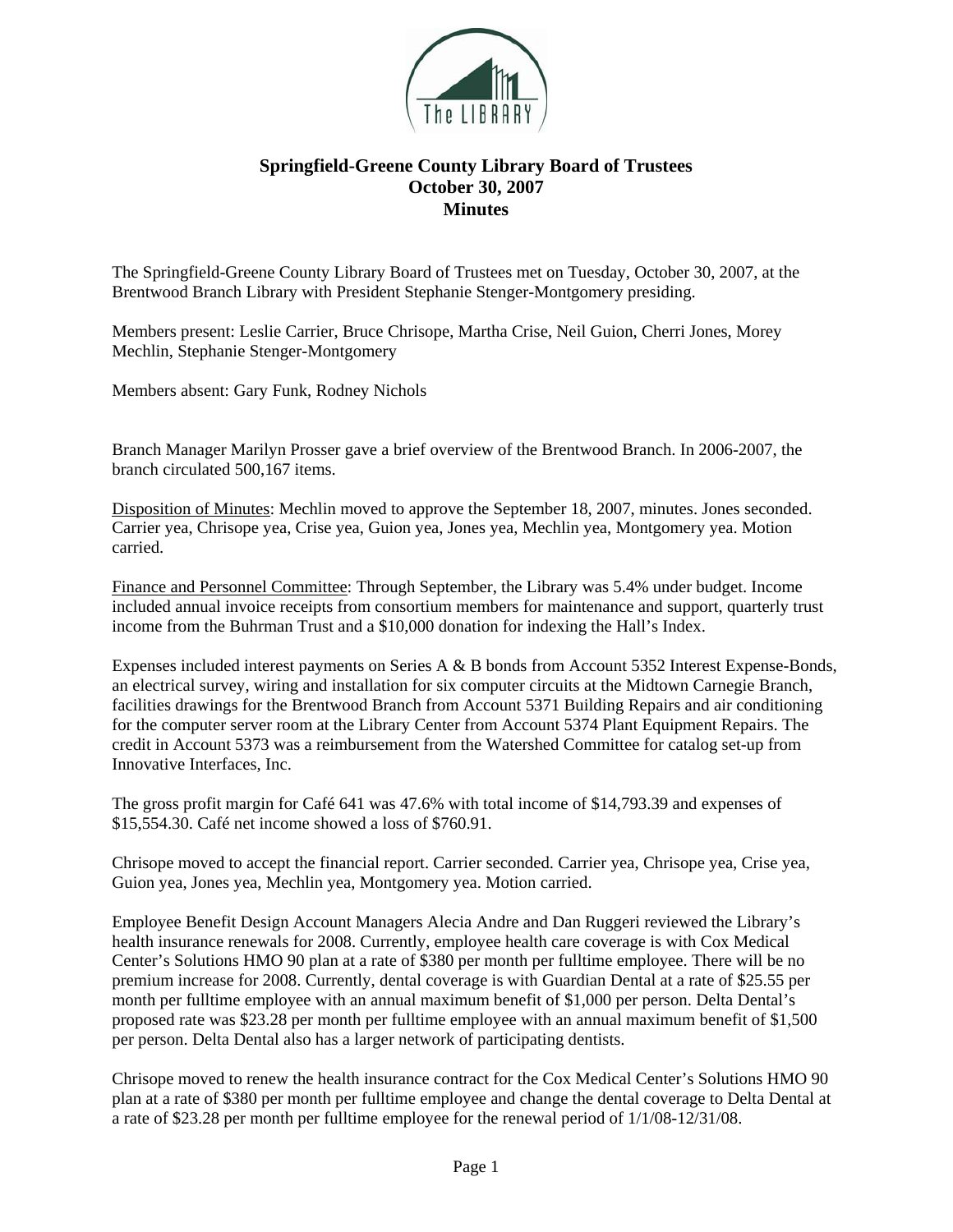Carrier seconded. Carrier yea, Chrisope yea, Crise yea, Guion yea, Jones yea, Mechlin yea, Montgomery yea. Motion carried.

Executive Director Annie Busch met with a potential independent contractor interested in leasing the café. The vendor wants to offer healthy food options and would cater to groups using the meeting rooms. Busch also has a meeting scheduled with another interested vendor. Staff from the Library Center will participate in the café vendor interviews.

Mechlin moved to authorize the Finance and Personnel Committee to research café proposals and report back to the Board at the November meeting. Jones seconded. Carrier yea, Chrisope yea, Crise yea, Guion yea, Jones yea, Mechlin yea, Montgomery yea. Motion carried.

Buildings and Grounds Committee: Landlord Marc Whitmore has authorized his architect to manage the renovations for the Strafford Branch Library. There was a delay waiting for the inspector to approve the framing. Drywall, wiring and plumbing still needs to be completed in the building. The Board discussed the possibility of the Library negotiating with the landlord to finish the drywall and HVAC and deduct those costs from the rent.

Jones moved to authorize Executive Director Annie Busch to negotiate an abatement to finish the infill costs at the Strafford Branch. Mechlin seconded. Carrier yea, Chrisope yea, Crise yea, Guion yea, Jones yea, Mechlin yea, Montgomery yea. Motion carried.

The Library contracted with Interior Designer Joyce Buxton for interior design services for the infill spaces at the Park Central Branch. A grant proposal was sent to Tim Reynolds with the Titus Foundation for furnishings at the Park Central Branch. If accepted, the Foundation may provide \$250,000 for interior furnishings.

Programs, Services and Technology Committee: Circulation increased 6.1% with 293,973 materials circulating systemwide. Total branch traffic increased 3.7% with 138,033 patron visits. Systemwide, 1,068 groups used the meeting rooms with an attendance of 7,494. There were 395,126 searches from the Library's electronic products. The web server recorded a total of 802,389 page views by 83,600 visitors during September.

Report of the Director: The Library will be closed on Monday, November 12, for Staff Development Day.

The Friends of the Library Fall Book Sale raised \$88,943 to benefit the branches and bookmobile.

The Library District experienced a great loss when Mildred King passed away. Mildred was a true Friend and advocate for the Library District. A memorial service was held at the Library Center.

New Business: Mark Ellickson of Opinion Research Specialists, LLC, conducted a telephone survey the week of October 11-16, 2007, asking voters if they would favor or oppose an increase in the property tax to fund seven library projects. Fifty-seven percent of frequent voters said they would support a capital tax levy; 39% said they would oppose the tax and 4% were undecided. The seven projects include:

- Relocate the Brentwood Branch Library to the Community Blood Center of the Ozarks buildings 70% approval
- $\blacksquare$  Make major repairs and renovations to the Midtown Carnegie Branch Library 62% approval
- Relocate and build a new library branch in Republic  $-56\%$  approval
- Relocate and build a new library branch in Willard  $52\%$  approval
- Relocate the Fair Grove Library to a larger facility in Fair Grove  $-50\%$  approval
- Relocate the Ash Grove Library to a larger facility in Ash Grove 50% approval
- Provide staffing, furniture and library materials for a library facility on Blackman Road 50% approval